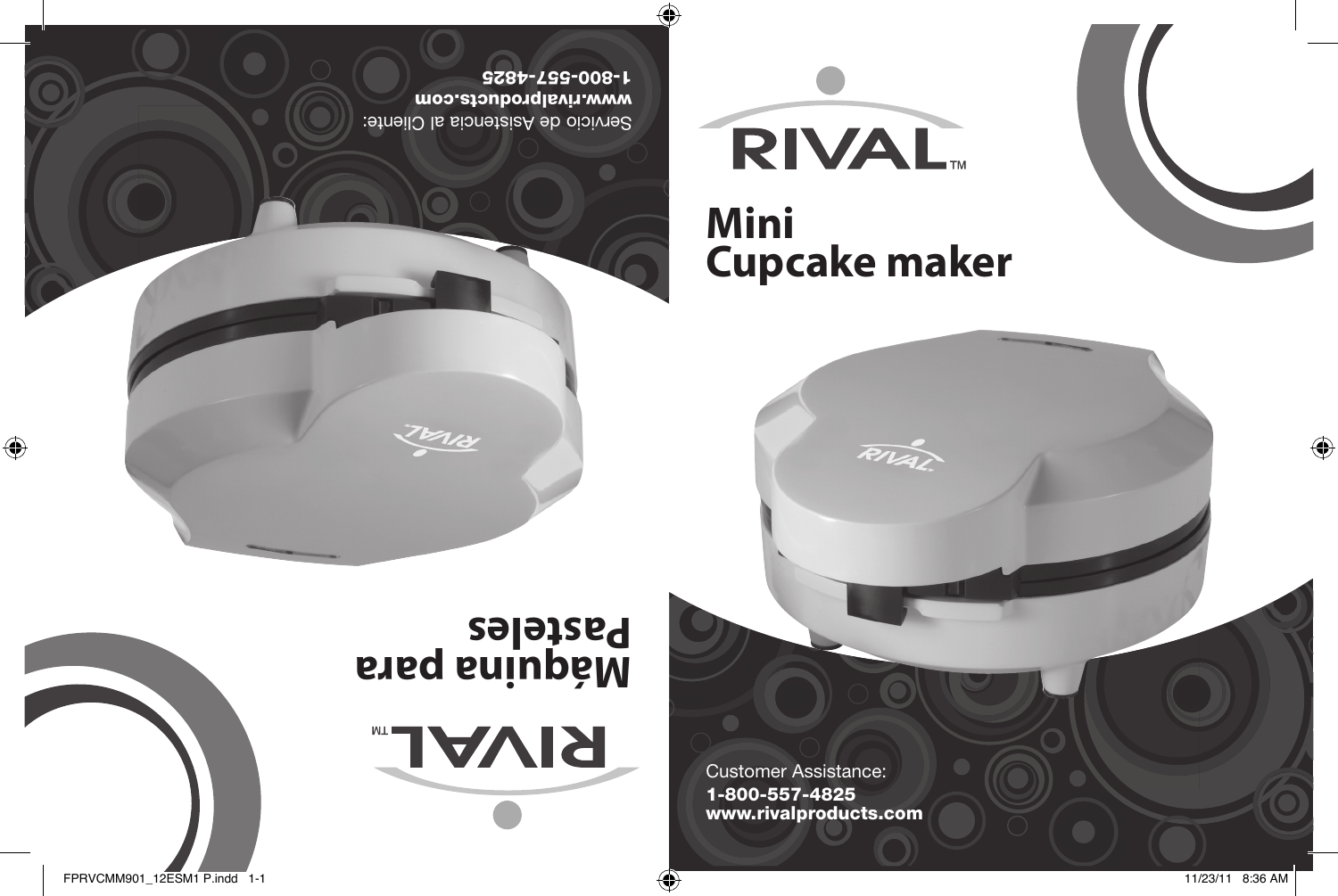## 14. Do not use outdoors.

- 13. The use of accessory attachments not recommended by the appliance manufacturer may cause injuries.
- 12. Do not operate any electrical appliance with a damaged cord or after the appliance has been damaged in any manner. If damage is suspected, return the appliance to the nearest Rival Appointed Service Center for examination, repair or adiustment.
- 11. Do not let the power cord of an appliance hang over the edge of a table or bench top or touch any hot surface.
- element or on a heated oven. Do not place on top of any other appliance.
- 
- 10. Do not place an appliance on or near a hot gas flame, electric
- 9. Do not use an appliance for any purpose other than its intended use.
- used by children. 8. Never leave an appliance unattended while in use.
- cleaning the appliance. 7. Close supervision is necessary when your appliance is being
- voltage (A.C. only) marked on the appliance. 6. Unplug from outlet when not in use and before cleaning. Allow to cool before putting on or taking off parts, and before
- outlet. To disconnect, remove plug from wall outlet. 5. Always plug your appliance cord into a power outlet of the
- 4. Always attach plug to appliance first, then plug cord in the wall
- 3. To protect against electric shock do not immerse cord, plugs or any part in question in water or any other liquid.
- 2. Do not touch hot surfaces. Use handles or knobs.
- 1. Read carefully and save all the instructions provided with an appliance. This appliance is not a toy.
- **When using an electrical appliance basic safely precautions should always be followed including the following:**

**IMPORTANT SAFEGUARDS**

# **PRECAUCIONES IMPORTANTES**

# Cuando use un artefacto eléctrico, siempre debe usar **sicas incluyendo la siguientes: á precauciones de seguridad b**

- Lea cuidadosamente y guarde todas las instrucciones que se proveen con el aparato. No deje su Máquina para Pasteles descuidada.
- No toque superficies calientes. Use las asas o perillas. 2.
- Para protegerse contra el riesgo de descarga eléctrica, no 3. simum el cordon, enchute, o ninguna parte en agua u otro líquido.
- Siempre adjunte el enchufe al aparato primero y luego enchufe 4. el cordón al tomacorriente de pared. Para desconectar, desenchufe del tomacorriente de pared.
- Siempre enchute el cordón de su aparato en un tomacorriente eléctrico (AC solamente) del voltaje marcado en el aparato.
- Desenchufe del tomacorriente cuando no esté en uso y antes 6. de limpiar. Permita que el aparato se enfríe antes de poner o retirar partes, y antes de limpiarlo.
- Es necesario mantener supervisión constante cuando su 7. aparato sea usado por niños.
- Nunca deje un aparato descuidado mientras esté en uso. 8. No use este aparato para otro uso que no sea el 9.
- recomendado. No coloque el aparato sobre o cerca de una llama de gas 10.
- caliente, un elemento u hornilla eléctrica o dentro de un horno caliente.
- No permita que el cordón cuelgue del borde de la mesa o 11. tablero de cocina, o que toque superficies calientes.
- No opere cualquier aparato que tenga un cordón o enchufe 12. dañado, o después de que el aparato haya sido dañado de cualquier manera. Si se sospecha de alguna daño, retorne el

⊕

⊕

♠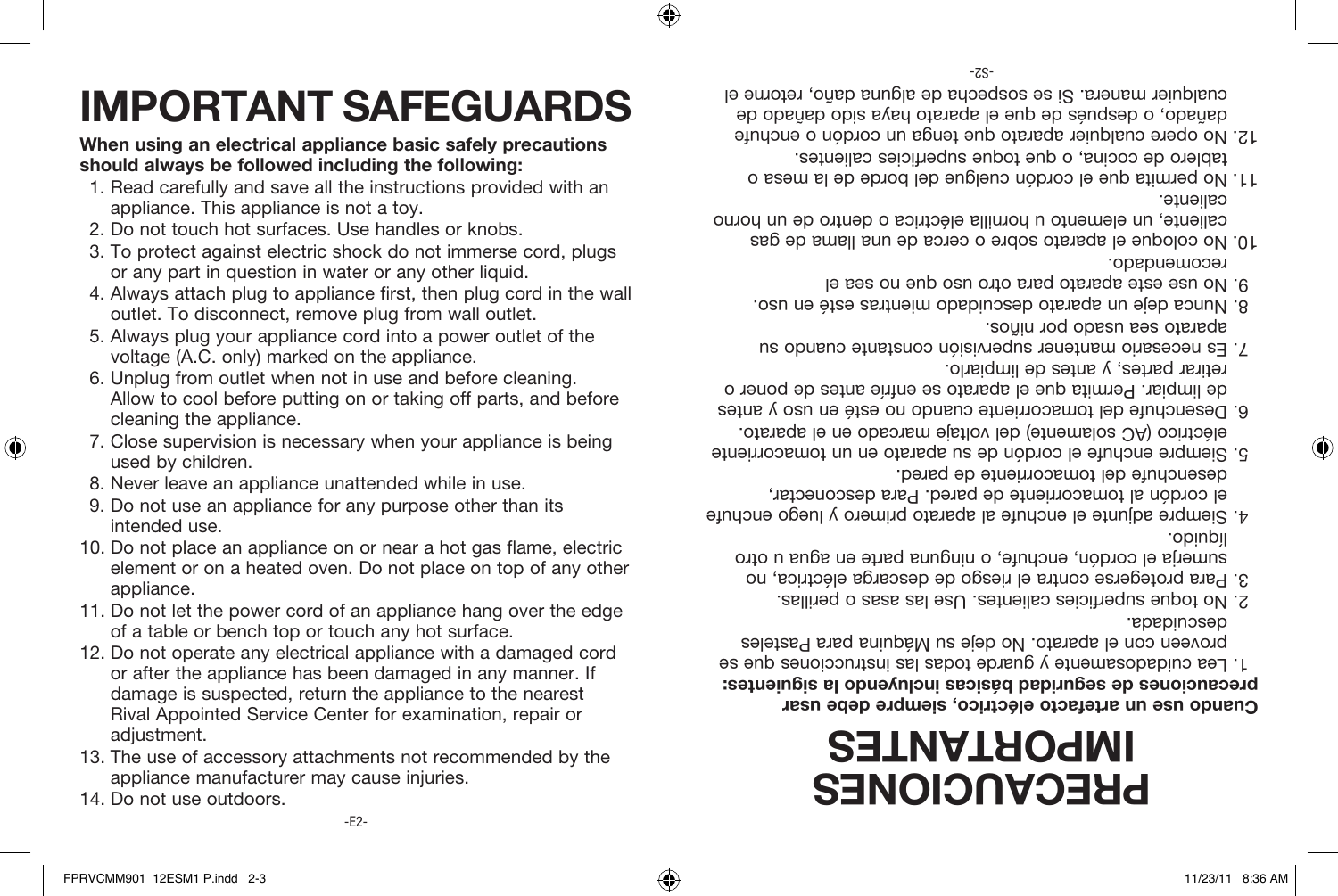⊕

el riesgo de descarga eléctrica, este enchufe está diseñado para ajustarse sólo de una forma en un tomacorriente polarizado. Si el enchufe no se alusta completamente en el tomacorriente, dé vuelta al enchufe. Si todavía no se ajusta, contacte a un electricista califi cado. No intente modifi car el enchufe de ninguna manera. Si el enchufe está fl ojo en el tomacorriente de CA, o si el tomacorriente se siente caliente, no utilice ese tomacorriente.

**ENCHUFE POLARIZADO**

Este aparato tiene un enchufe polarizado (una pata es más ancha que la otra). Para reducir

Este aparato es para USO DOMESTICO SOLAMENTE.

# **GUARDE ESTE INSTRUCTIVO**

aparato al establecimiento de reparación autorizado Rival más

El uso de accesorios o aditamentos no recomendados por el 13. fabricante de este aparato podría causar lesiones.

Este aparato no a sido diseñado para ser operado con un 15. marcador de tiempo externo ni con un sistema a control

Opere la Máquina para Pasteles en una superficie plana. 17. No coloque ninguna parte de este aparato en el lavaplatos. 18.

que contenga aceite o líquidos calientes.

Este aparato es para uso doméstico solamente. 16.

cercano para su revisión, reparación o ajuste.

Debe usar extremo cuidado cuando mueva cualquier aparato 19.

any way. If the plug fits loosely into the AC outlet or if the AC outlet feels warm do not use that outlet.

♠

 $1 + 10$  no nee si sine libre.

remoto separado.

## 15. Appliances are not intended to be operated by means of an external timer or separate remote control system.

**POLARIZED PLUG**

**SAVE THESE INSTRUCTIONS**

is wider than the other). To reduce the risk of electric shock, this plug is intended to fit into a polarized outlet only one way. If the plug does not fit fully into the outlet, reverse the plug. If it still does not fit, contact a qualified electrician. Do not attempt to modify the plug in

- 16. This appliance is intended for household use only.
- 17. Operate the cupcake maker on a flat surface.

This appliance is for **HOUSEHOLD USE ONLY.**

containing hot oil or other hot liquids.

- 18. Do not place any part of this appliance in a dishwasher. 19. Extreme caution must be used when moving an appliance
- 
- 
- 
- 
- 
- 
- 
- 
- 
- 

# **EXTENSION CORD USE**

A short power-supply cord (or detachable power-supply cord) is provided to reduce the risk resulting from becoming entangled in or tripping over a longer cord. Longer detachable power-supply cords or extension cords are available and may be used if care is exercised in their use.

If a long detachable power-supply cord or extension cord is used, the electrical rating of the cord or extension cord must be at least as great as the electrical rating of the appliance. The extension cord should be arranged so that it will not drape over the countertop or tabletop where it can be pulled on by children or tripped over unintentionally.

# **Questions or Comments**

1-800-557-4825 or at www.rivalproducts.com



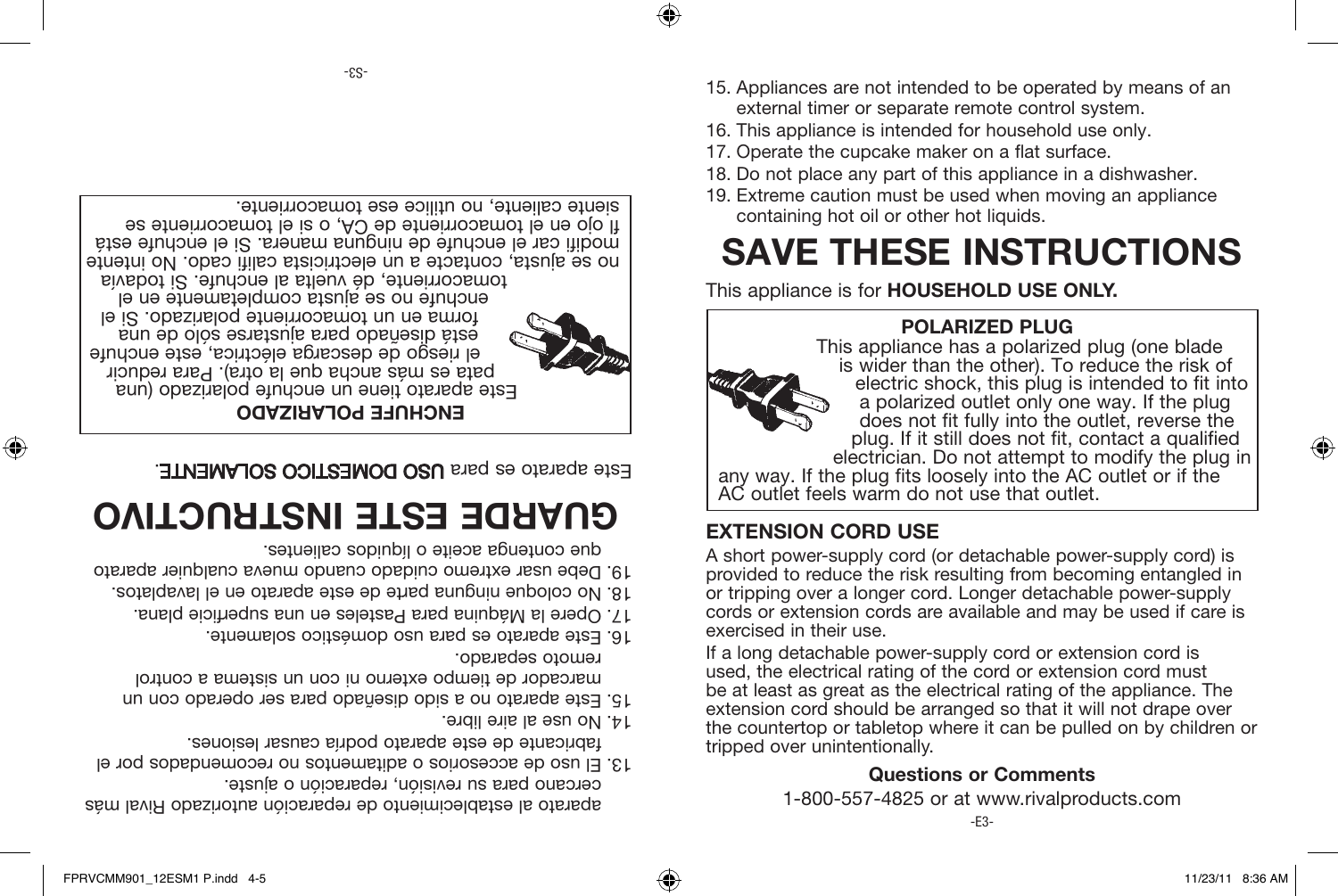$\bigoplus$ 

A. Power light indicator B. Bake ready light indicator

C. Upper housing D. Upper cooking plate

⊕

E. Bottom cooking plate F. Bottom housing G. Terminal cover H. Lid latch

⊕

### **N DE ONTEXALE O DE CYBLE**

Se provee un cordón eléctrico corto (o cordón eléctrico desmontable) para reducir el riesgo de enredos o tropiezos que pueda causar un cordón largo. Pueden usarse cordones eléctricos desmontables más la roba es usa para es usa se usan con cuidado<sup>.</sup>

Si usa una extensión de cable o un cordón eléctrico desmontable largo, la clasificación eléctrica marcada en la extensión de cable o cordón eléctrico desmontable debe ser por lo menos igual que la clasificación eléctrica del aparato. Todos los cordones deben arreglarse de modo tal que no queden colgando del borde de una mesa o tablero de donde podría ser jalado por niños o podría cuasar tropiezos sin querer.

**Preguntas o Comentarios** 1-800-557-4825 o al www.rivalproducts.com



### **LEARNING ABOUT YOUR CUPCAKE MAKER**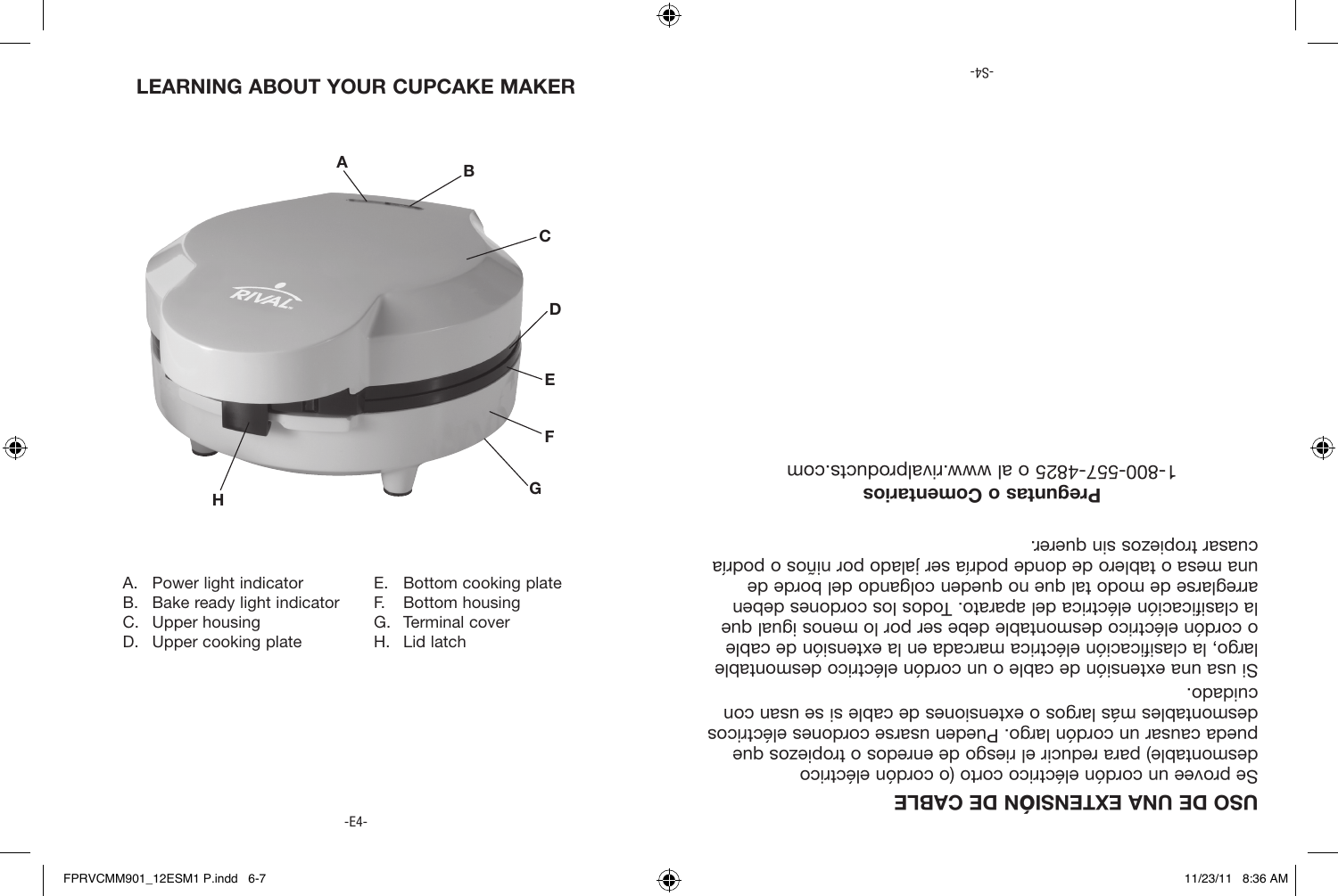#### $-SS-$

- coccion
- D. Plancha superior de
	- C. Cubierta superior
		- horneado listo
	- encendido B. Luz indicadora de
	- A. Luz indicadora de
- Pestillo de la tapa H.
- G. Cubierta del terminal
- F. Cubierta inferior
- Plancha inferior de cocción E.

⊕

**A B**

### **APRENDIENDO ACERCA DE SU MAQUINA PARA PASTELES**

### **HOW TO USE**

⊕

For cupcake batter you can use:

- 1. Store bought cake batter.
- 2. Use the cupcake recipes beginning on page E7.

Before initial use:

- 1. Remove all packaging.
- 2. Clean the baking surfaces with a soft damp cloth, then dry it.
- 3. Unwind the power cord completely.
- 4. Wash cooking surfaces with hot sudsy water and a soft sponge.

#### NEVER IMMERSE COOKING SURFACES IN WATER.

To use Mini Cupcake Maker follow these guidelines:

- 1. Insert the plug into a 120 volt power outlet. Power Light indicator will turn on.
- 2. Allow your Cupcake Maker to pre-heat until the 'BAKE READY' light comes on. This indicates that the cooking plates have reached the correct temperature for cooking.
- 3. When your mini Cupcake Maker is heated for the first time it may emit slight smoke or odor, this is normal with heating appliances. This does not affect the safety of your appliance.
- 4. We recommend using fluted mini cupcake papercups for best results. Insert mini paper cupcake cups into cupcake maker.
- 5. Fill cupcake cups with batter using a spoon and fill up to the top of the paper cup. Do not over fill.
- **Tip:** If placing mixture directly into the mini cupcake maker, it is advised to lightly spray the cooking plates with a cooking oil spray before use.
- 6. Gently close the lid and make sure lid latch is engaged.
- 7. Allow to cook for approximately 5–6 minutes or until a tooth pick inserted into the cupcakes comes out clean.
- **Tip:** Do not lift the lid before the recommended cooking time as this will affect the result.
- 8. To remove cupcakes, always use a plastic or wooden spatula. Never use a sharp object or metal, as this will damage the non-stick surface of the cooking plates.

**NOTE:** Surfaces are hot.

⊕



**<sup>G</sup> <sup>H</sup>**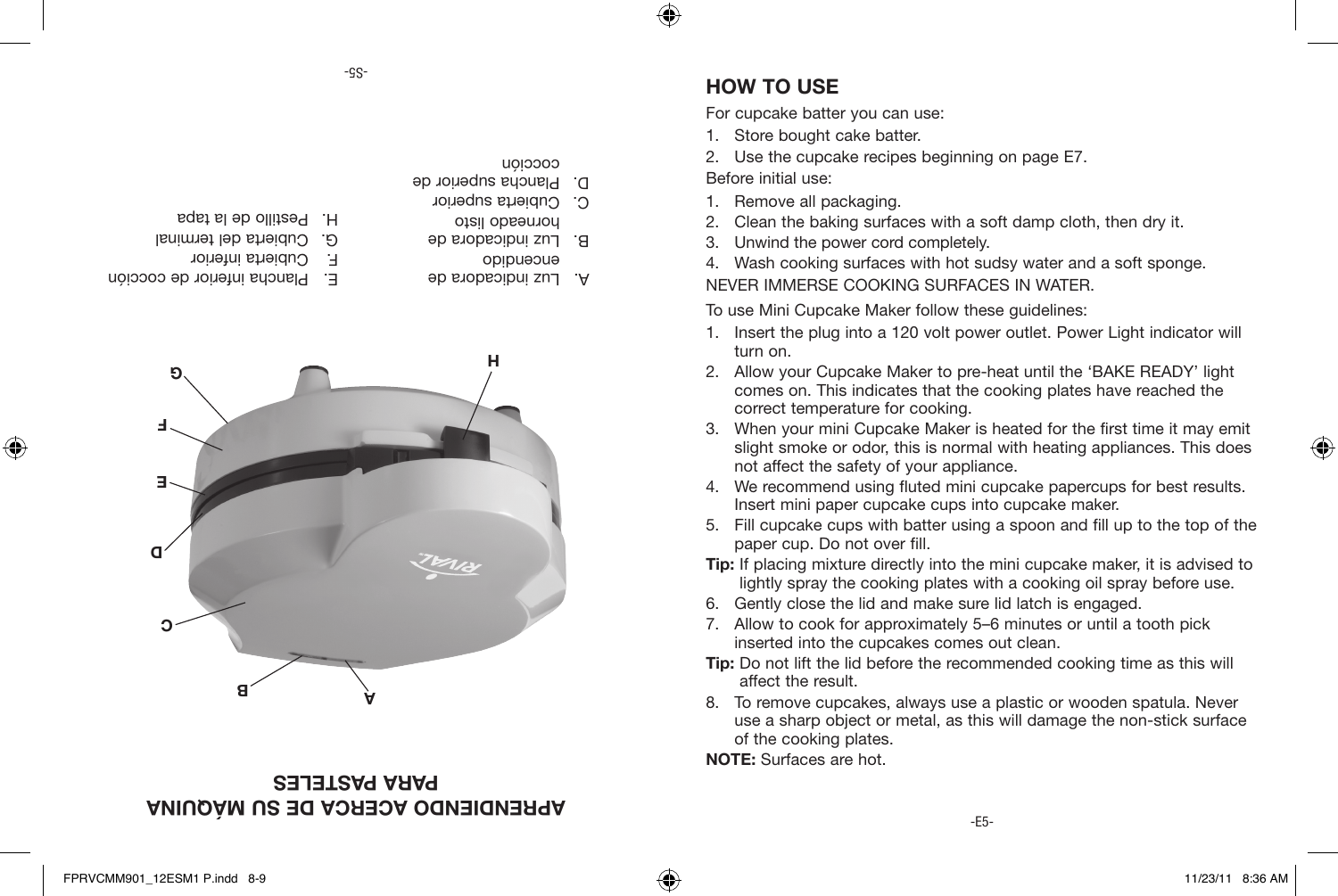### **MO USAR ÓC**

Para la masa de los pasteles puede usar:

- Mezcla para pasteles comprada en la tienda 1.
- Las recetas que empiezan en la pagina S9. 2.

Antes del uso inicial:

- Remueva todo el empaque. 1.
- Limpie las superficies para horneado con una tela suave húmeda y 2. luego deje secar.
- Desenrolle el cordón eléctrico completamente. 3.
- Lave las superficies de cocción con agua caliente jabonosa y una 4. esponja suave.

NUNCA SUMERJA LAS SUPERFICIES PARA COCINAR EN EL AGUA.

Para usar la Máquina para hacer Mini Pasteles siga las siguientes indicaciones:

- Inserte el enchufe en un tomacorriente de 120 voltios. La luz 1. indicadora de encendido se encenderá.
- Permita que su máquina para hacer pasteles precaliente hasta que la 2. luz de Listo para Hornear se encienda. Esto indica que las planchas de cocción han llegado a la temperatura correcta para cocinar.
- Cuando su Máquina para hacer Mini Pasteles se caliente por primera 3. vez, puede que emita un ligero olor o humo, esto es normal con aparatos de cocción. Esto no afecta la seguridad de su aparato.
- Le recomendamos usar mini moldes de papel para pasteles con 4. canales para mejores resultados. Inserte los mini moldes de papel para pasteles en la Máquina para Pasteles.
- Use una cuchara para llenar los moldes para pasteles con la mezcla y 5. llénelos hasta el borde del molde de papel. No llene en exceso.
- Si echa la mezcla directamente sobre las planchas de cocción **Consejo:** de la mini Máquina para Pasteles, se recomienda que antes del uso rocíe ligeramente las planchas con un rociador con aceite de cocina.
- Cierre la tapa delicadamente y asegúrese de que el pestillo de la tapa 6. esta activado.
- -9S- $\Lambda$ . Deje cocinar por 5–6 minutos aproximadamente o hasta que al insertar un palillo de dientes en el pastel, el palillo salga limpio.

♠

### **CARE AND CLEANING**

This appliance should be cleaned after every use.

- 1. Always unplug Mini Cupcake Maker from outlet when not in use or before cleaning. Allow to completely cool before cleaning. The cooking plates are coated with non-stick cooking surface, therefore little cleaning is required. Simply wipe cooking plates over with a damp cloth.
- 2. Do not immerse the cupcake maker in water or other liquids. Do not use abrasive scouring pads, powders or cleaners. Before next use;
- 
- lightly grease the cooking plates for easy removal of cooked cupcakes.
- 
- 3. Do not wash in dishwasher.

## **HELPFUL HINTS**

- 1. Cooking times may vary depending on the cupcake mixture and cupcake paper cup size.
- 2. Cake mixes are suitable to use in the cupcake maker. Use the recipe and method as directed on the packet mix but only cook for 5–6
- minutes per batch.
- 
- 3. Other recipes are suitable to use in the cupcake maker, but may only need 3/4 fill of mixture when filling cupcake paper cups.
- 4. We recommend using cupcake paper cups for making cupcakes but cupcakes and muffins can be cooked with or without cupcake paper
- - cups.
- 5. If using the cupcake maker without cupcake paper cups always ensure the plates are greased before cooking to make the removal of cooked cupcakes and muffins easily.
- 6. Do not open the cupcake maker before the recommended cooking time as this can affect the cooking result of the cupcake.
- 7. Finished cupcakes/muffins can be frozen and thawed for later use. Allow the cupcakes to cool completely then place into an airtight container and freeze. Muffins can be individually wrapped and frozen for lunchbox treats.
- 8. Use a flat rounded knife or angled spatula to spread icing easily. Angled spatulas are available from kitchen supply stores.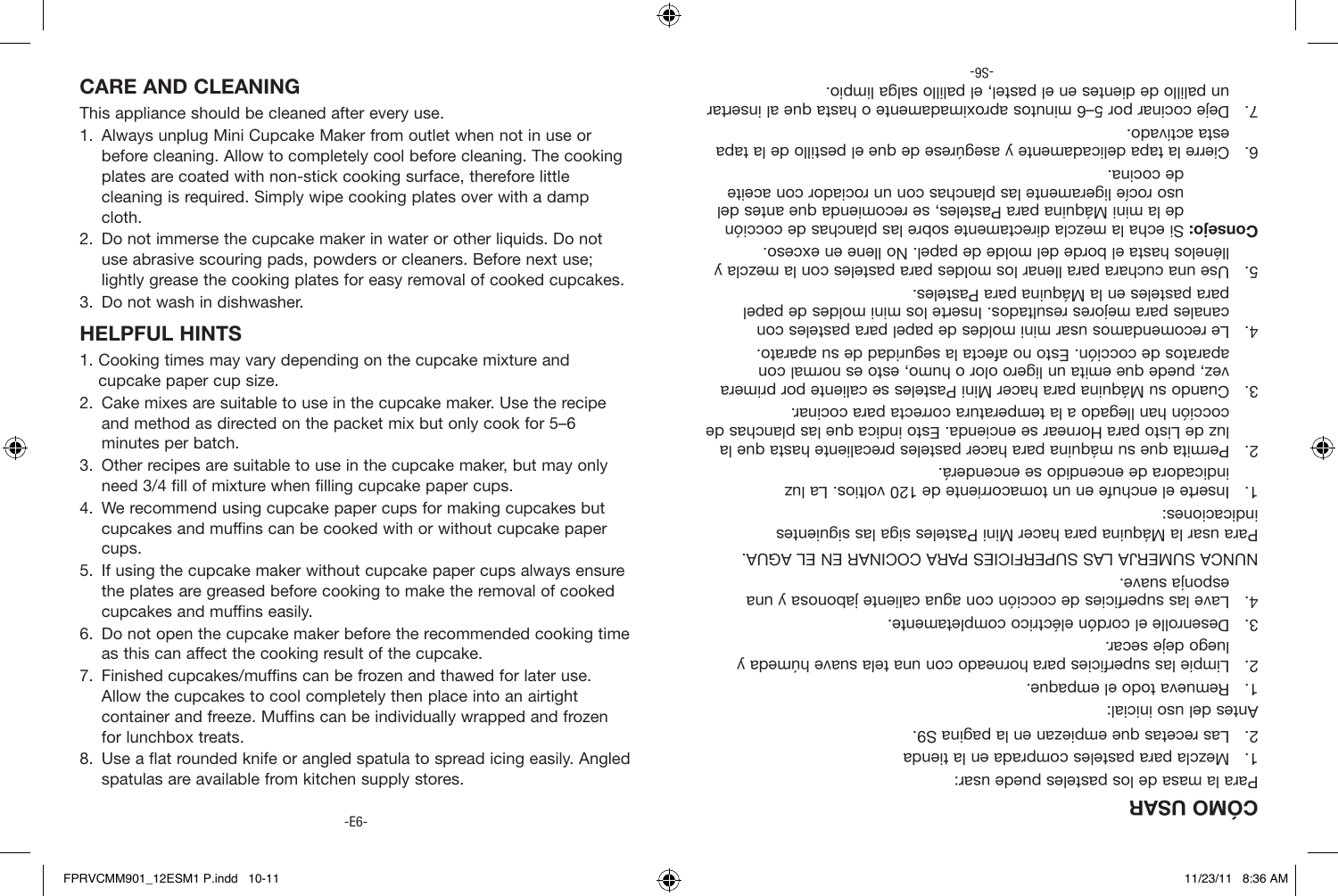♠

No levante la tapa antes del tiempo de cocción recomendado **Consejo:** puesto que esto afectará los resultados.

Para remover los pasteles, siempre use una espátula de madera o 8. plástico. Nunca use un objeto filudo o de metal puesto que éste puede dañar la superficie antiadherente de las planchas de cocción.

Las superficies están calientes. **NOTA:**

### **CUIDADO Y LIMPIEZA**

Este aparato se debe limpiar después de cada uso.

- Siempre desenchufe la Máquina para hacer Mini Pasteles del 1. tomacorriente cuando no esté en uso o antes de limpiar. Permita que se enfríe por completo antes de limpiar.. Las planchas de cocción están cubiertas con una superficie de cocción antiadherente , por lo tanto se requiere poca limpieza. Simplemente pásele una tela húmeda a las planchas de cocción.
- No sumerja la Máquina para Pasteles en agua o cualquier otro líquido. 2. No use esponjas de refregar, polvos o limpiadores abrasivos. Antes del siguiente uso; engrase ligeramente las planchas de cocción para poder remover fácilmente los pasteles cocidos.
- No lave en el lavaplatos. 3.

## **TILES Ú CONSEJOS**

- Los tiempos de cocción pueden variar dependiendo de la mezcla de 1. los pasteles y del tamaño del molde de papel.
- Las mezclas para pasteles se pueden usar en la máquina. Siga la 2. receta y el metodo segun las instrucciones en el paquete de mezcla, pero solo cocine durante 5-6 minutos por tanda.
- Otras recetas son aptas para usar en la máquina de hacer pasteles 3. pero dnizás solo necesita ¾ de la mezcla cuando esté llengua los moldes de papel.
- Recomendamos usar moldes de papel para hacer pasteles, pero los 4. pasteles y los mutfins pueden hacerse con o sin pueden a papel.

Lightly spray cupcake maker inside on top and bottom with non-stick cooking spray (or line with mini cupcake liners) and spray inside top. Close lid, plug in and preheat cupcake maker until bake ready light turns on. Combine flour, sugar, baking powder and salt. In another bowl, combine butter, milk, egg and vanilla. Pour wet ingredients into dry ingredients and stir until just fully incorporated. Fill wull and close lid. Do not overfill. Cook for 5–6 minutes or until lightly browned. Remove cupcakes, let cool and top with your favorite frosting or sprinkle with powdered sugar.

- 1 teaspoon vanilla extract
- 1 egg, lightly beaten
- 1/2 cup milk
- 1/3 cup melted butter
- 1/4 teaspoon salt
- 
- 1 1/4 teaspoons baking powder
- 2/3 cup sugar
- 
- 1 cup flour
- 
- 

⊕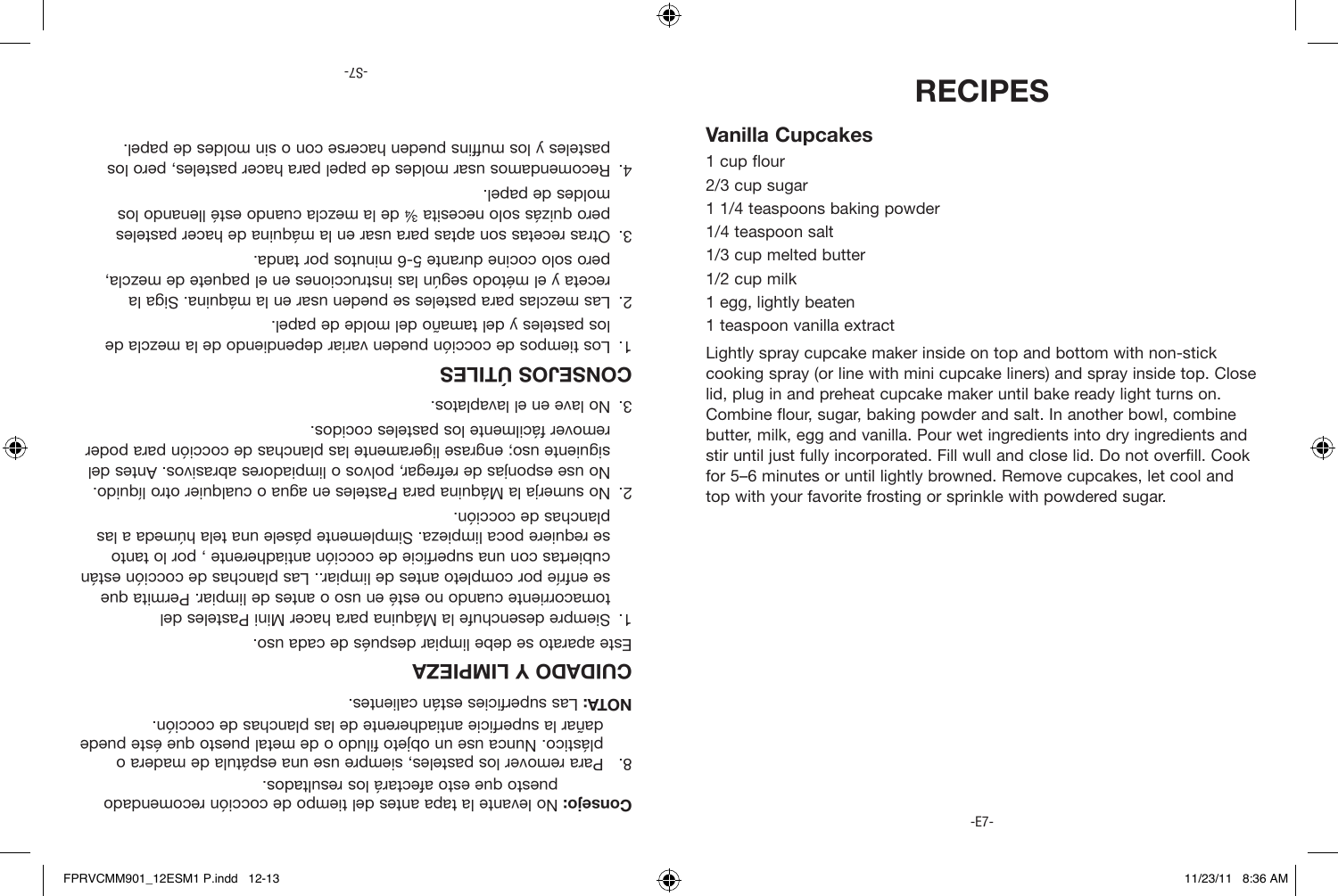♠

- Si usa la maquina de nacer pasteles sin moldes de papel, asegurese siempre que las placas están engrasadas antes de cocinar; esto facilita el retiro de los pasteles una vez cocidos.
- No abra la máquina de hacer pasteles antes del tiempo de cocción 6. recomendado ya que esto puede afectar el resultado de cocción del pastel.
- L. Los pasteles o mutfins pueden congelarse y descongelarse para su uso posterior. Deje que los pasteles se enfríen totalmente y luego póngalos en un recipiente hermético y congélelos. Los muffins pueden envolverse individualmente y congelarse para poner como postrecito en las luncheras.
- Use un cuchillo plano de punta redonda o una espátula para esparcir el 8. glaseado fácilmente. Las espátulas angulares pueden obtenerse en las tiendas de artículos de cocina.

Lightly spray cupcake maker inside on top and bottom with non-stick cooking spray (or line with mini cupcake liners) and spray inside top. Close lid, plug in and preheat cupcake maker until bake ready light turns on. Melt butter and chocolate in microwave for 25 seconds, stir, and repeat until butter and chocolate are just melted. Stir to combine. In a medium bowl combine cocoa, sugar, salt and eggs and stir well. Pour in chocolate and butter mixture; stir well until just fully incorporated. Stir in flour. Fill wells and close lid. Do not overfill. Cook for 3:00 minutes. Remove cupcakes, let cool and top with ganache, chocolate frosting or sprinkle with powdered sugar.

- ½ cup flour
- 2 large eggs, lightly beaten
- ¼ teaspoon salt
- ¾ cup sugar
- 2 tablespoons cocoa powder
- ¼ cup bittersweet or semisweet chocolate morsels
- 
- 
- 
- ½ cup (1 stick) butter
- **Chocolate Brownie Cupcakes**

⊕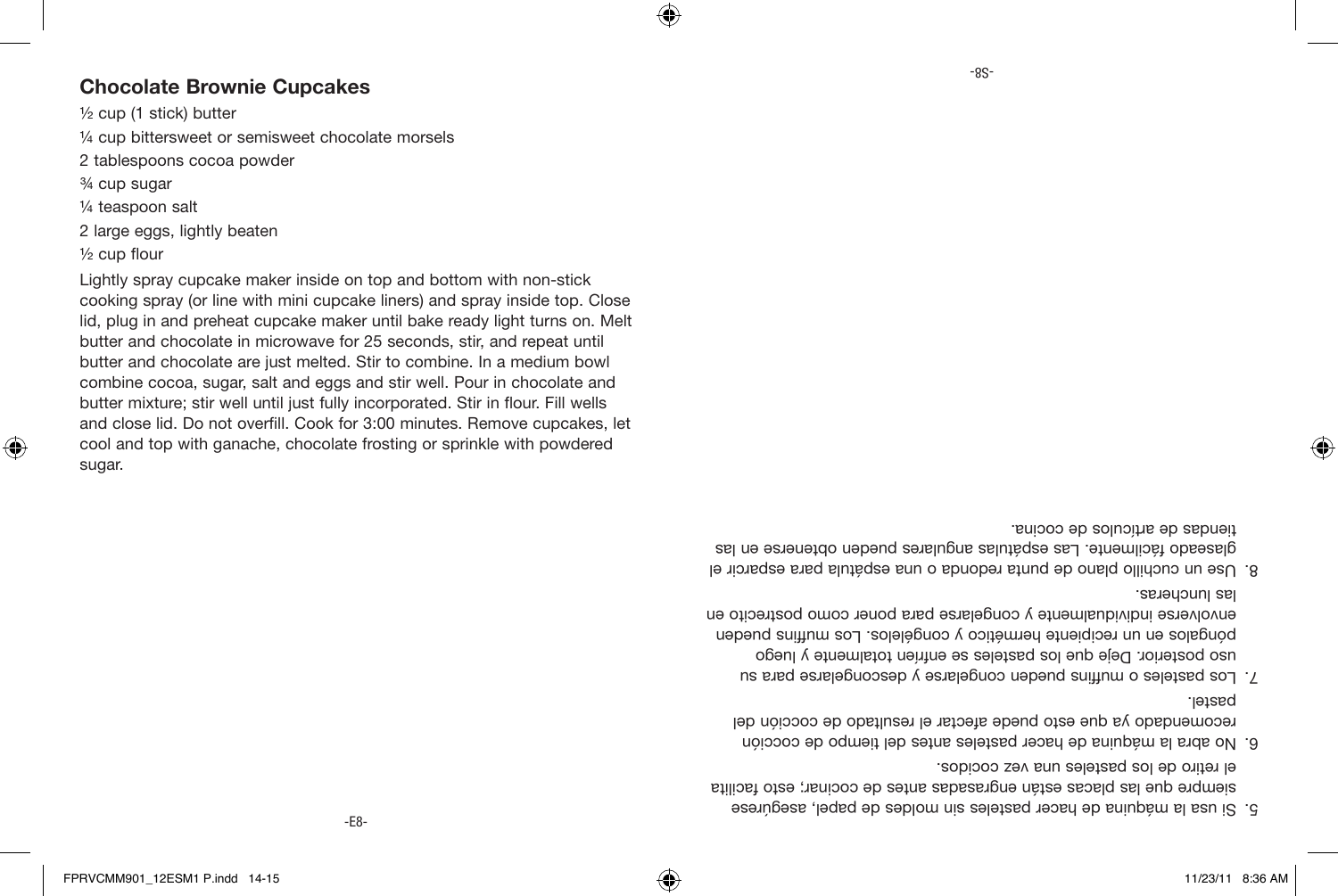♠

⊕

# **RECETAS**

#### **Pasteles de Vainilla**

1 taza de harina

2/3 taza de azúcar

1 1/4 cucharadita de polvo para hornear

1/4 de cucharadita sal

1/3 de taza de mantequilla derretida

1/2 taza de leche

1 huevo, batido ligeramente

1 cucharadita de extracto de vainilla

Rocíe ligeramente las partes superior e inferior del interior de la Máquina para hacer Pasteles con aceite antiadherente en spray (o coloque mini moldes de papel) y rocíe en la parte superior. Cierre la tapa, enchufe y precaliente la maquina para hacer pasteles hasta que la luz de Listo para Hornear se encienda. Combine la harina, el azúcar, el polvo para hornear y la sal. En otro tazón, combine la mantequilla, la leche, el huevo y la vainilla. Eche los ingredientes líquidos sobre los ingredientes secos y revuelva hasta que se mezclen bien. Llene los huecos completamente y cierre la tapa. No llene en exceso. Cocine de 5 a 6 minutos o hasta que estén ligeramente dorados. Retire los pasteles, deje enfriar y cubra con su crema favorita o salpique con azúcar en polvo.

Lightly spray cupcake maker inside on top and bottom with non-stick cooking spray (or line with mini cupcake liners) and spray inside top. Close lid, plug in and preheat cupcake maker until bake ready light turns on. In medium bowl, combine cornmeal, flour, sugar, baking powder and salt. In a small bowl, combine milk, egg and butter. Pour wet ingredients into dry ingredients, add bacon and stir until just fully incorporated. Fill wells 2/3 and close lid. Do not overfill. Cook for 3–4 minutes. Remove muffins and serve.

- ¼ cup cooked, crumbled bacon
- 2 tablespoons butter, melted
- 1 large egg, lightly beaten
- 2/3 cup milk
- ¼ teaspoon Kosher salt
- 1 ½ teaspoons baking powder
- 1 tablespoon sugar
- 1/3 cup flour
- ½ cup cornmeal

### **Breakfast Corn and Bacon Muffins**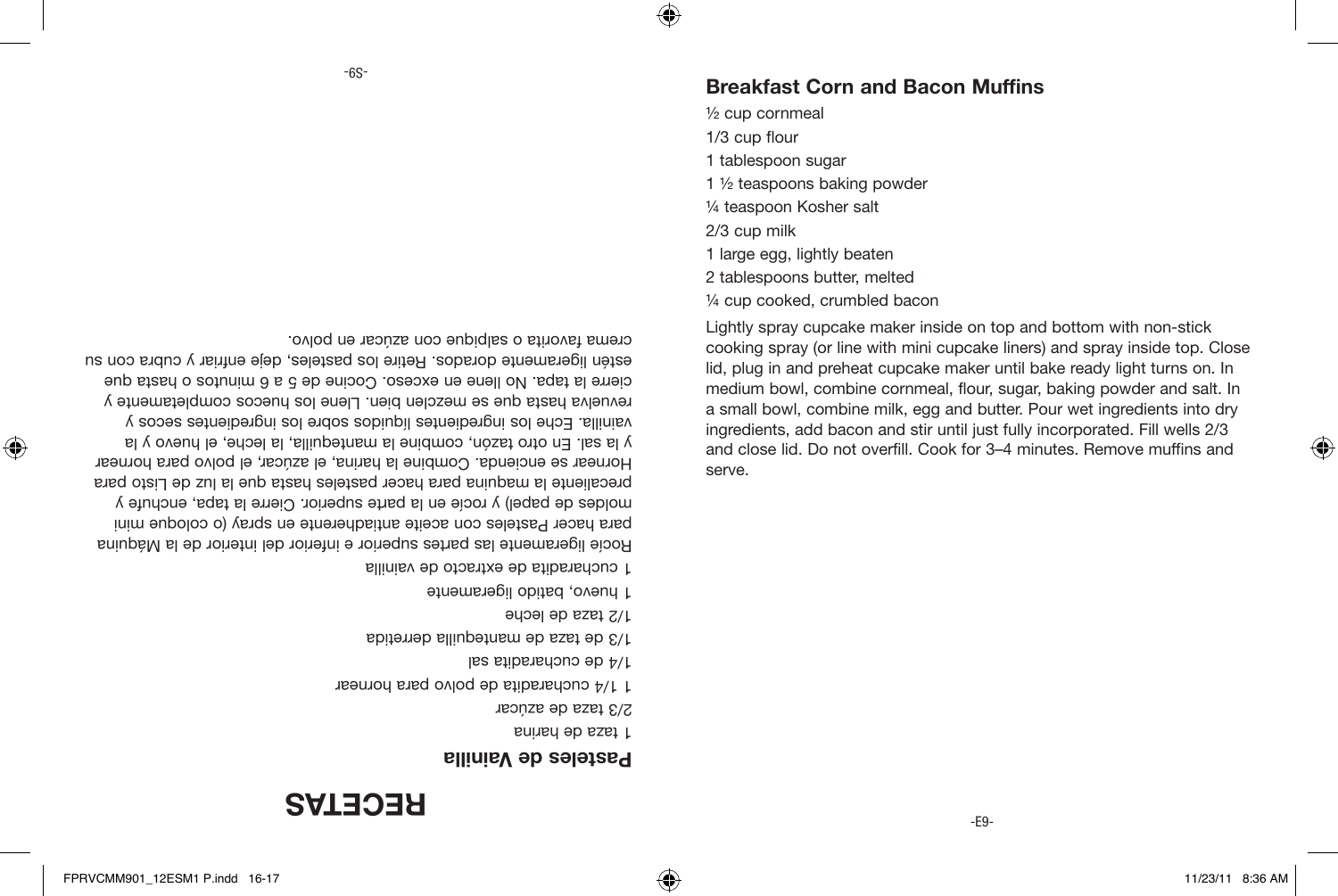$\bigoplus$ 

#### **Pasteles de Brownie de Chocolate**

2 huevos grandes, batidos ligeramente

1/2 taza de harina

⊕

1/2 taza (1 barra) de mantequilla 1/4 de taza de pastillas de chocolate semi dulce o amargas 2 cucharadas de cocoa en polvo 3/4 de taza de azúcar 1/4 de cucharadita sal

Rocíe ligeramente las partes superior e inferior del interior de la Máquina para hacer Pasteles con aceite antiadherente en spray (o coloque mini moldes de papel) y rocíe en la parte superior. Cierre la tapa, enchufe y precaliente la máquina para hacer pasteles hasta que la luz de Listo para Hornear se encienda. Derrita la mantequilla y el chocolate en el microondas por 25 segundos, revuelva y repita hasta que la mantequilla y el chocolate estén derretidos. Revuelva y combine. En un tazón mediano, combine la cocoa, el azúcar, la sal y los huevos y mezcle bien. Vierta la mezcla de chocolate y mantequilla, revuelva bien hasta que se mezclen. Vierta y mezcle la harina. Llene los huecos y cierre la tapa. No llene en exceso. Cocine por 3 minutos. Retire los pasteles, deje enfriar y cubra con Ganache de chocolate o crema de chocolate o salpique con azúcar en polvo.

**NOTES**

 $-01S-$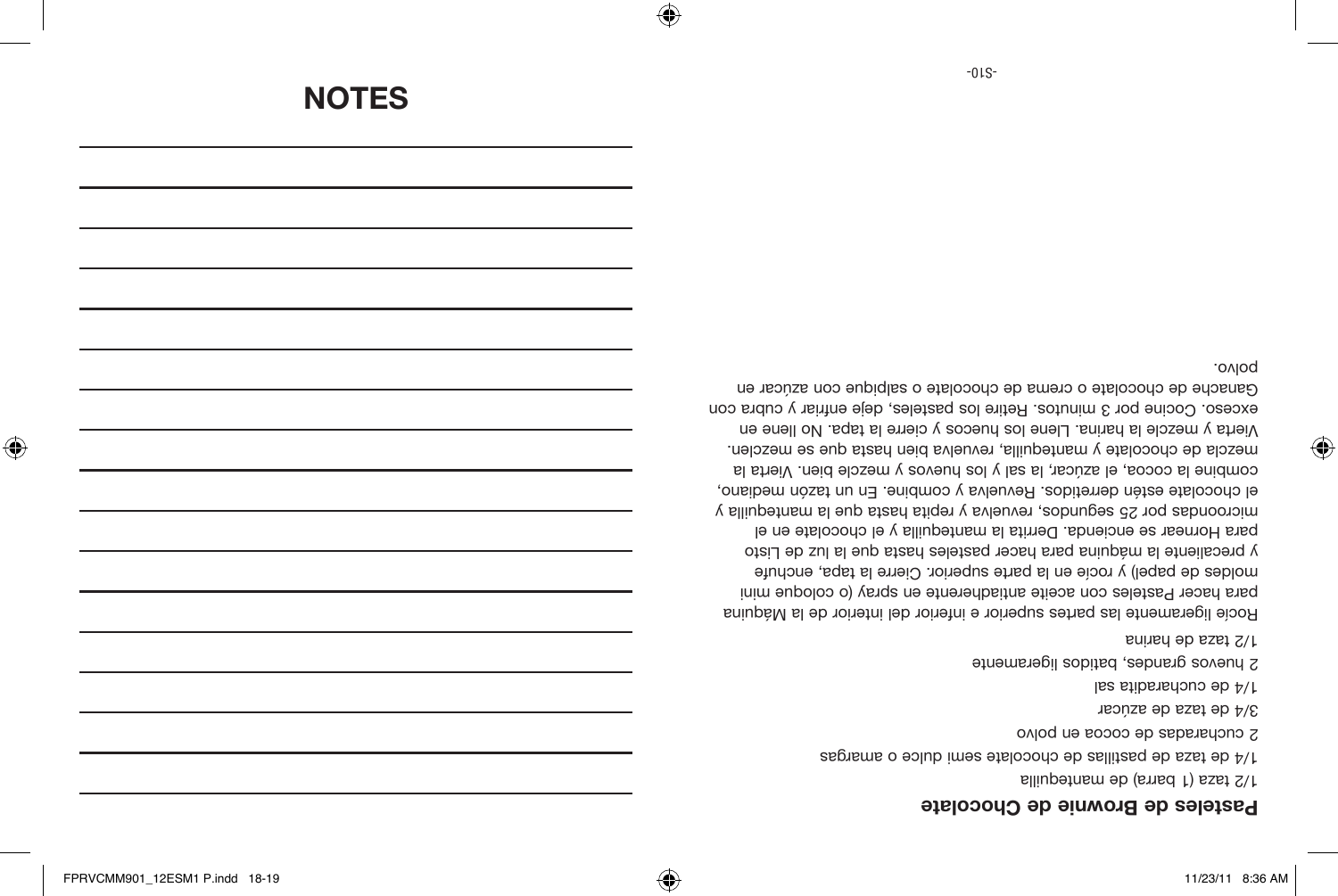⊕

⊕

### *basteles de Mais y tocino para desayuno*

- 1/2 taza de harina de maíz (cornmeal)
- 1/3 taza de harina
- 1 cucharada de azúcar
- 1 % cucharadita de polvo para hornear
- ¼ cucharadita de sal Kosher
- 2/3 taza de leche

⊕

- 1 huevo grande, batido ligeramente
- 2 cucharadas de mantequilla derretida
- ¼ taza de trocitos de tocino cocido

Rocíe ligeramente las partes superior e inferior del interior de la Máquina para hacer Pasteles con aceite antiadherente en spray (o coloque mini moldes de papel) y rocíe en la parte superior. Cierre la tapa, enchufe y precaliente la máquina para hacer pasteles hasta que la luz de Listo para Hornear se encienda. En un tazón mediano, combine la harina de maíz (cornmeal), el harina, el azúcar, el polvo para hornear y la sal. En un tazón pequeño combine la leche, huevo y la mantequilla. Vierta los ingredientes líquidos sobre los ingredientes secos, añada el tocino y revuelva bien hasta que se mezclen por completo. Llene los huecos a los 2/3 y cierre la tapa. No llene en exceso.

# **NOTES**